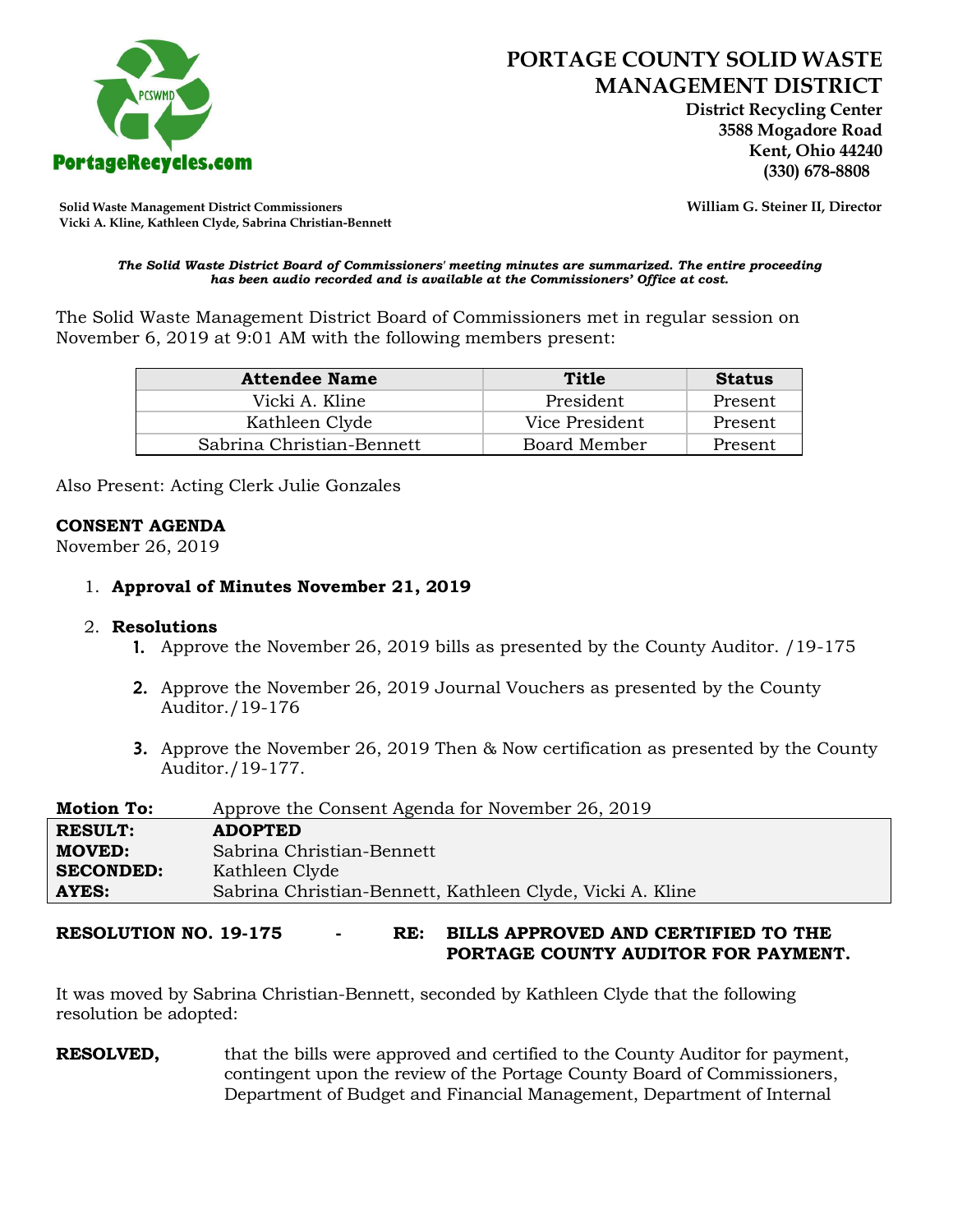Services or other designee on November 26, 2019 in the total payment amount of **\$4,927.01 for Funds 8300-8399** as set forth in the Accounts Payable Warrant Report on file in the office of the Portage County Auditor; and be it further

**RESOLVED,** that the District Board of Commissioners finds and determines that all formal actions of this Board concerning and relating to the adoption of this resolution were taken in an open meeting of this Board and that all deliberations of this Board that resulted in those formal actions were in meeting open to the public in compliance with the law including Section 121.22 of the Ohio Revised Code.

Roll call vote as follows:

Vicki A. Kline, Yea; Sabrina Christian-Bennett, Yea; Kathleen Clyde, Yea;

# **RESOLUTION NO. 19-176**

This resolution was inadvertently omitted. This is for numbering purposes only.

# **RESOLUTION NO. 19-177**

This resolution was inadvertently omitted. This is for numbering purposes only.

## **REGULAR AGENDA**

November 26, 2019

Commissioner Clyde asked for additional information on the shift for the CDL Driver on today's Journal Entries and Commissioner Christian-Bennett noted Director Steiner created a 3rd shift position so they can empty the trucks after hours and the person that was hired for the  $3<sup>rd</sup>$  shift position is now moving to the 1st shift position and approval will be forthcoming for a 3rd shift driver.

# **3. Journal Entry**

1. Transfer of Peter Teeple from CDL Truck Driver –  $3<sup>rd</sup>$  to CDL Truck Driver (day shift)./Journal Entry

#### **JOURNAL ENTRY**

November 26, 2019

| <b>Motion To:</b> | Transfer of Peter Teeple from CDL Truck Driver $-3rd$ shift to CDL Truck Driver |
|-------------------|---------------------------------------------------------------------------------|
|                   | (day shift), replacing Justin Bass, effective December 16, 2019.                |
| <b>RESULT:</b>    | <b>ADOPTED</b>                                                                  |
| <b>MOVED:</b>     | Sabrina Christian-Bennett                                                       |
| <b>SECONDED:</b>  | Kathleen Clyde                                                                  |
| <b>AYES:</b>      | Sabrina Christian-Bennett, Kathleen Clyde, Vicki A. Kline                       |